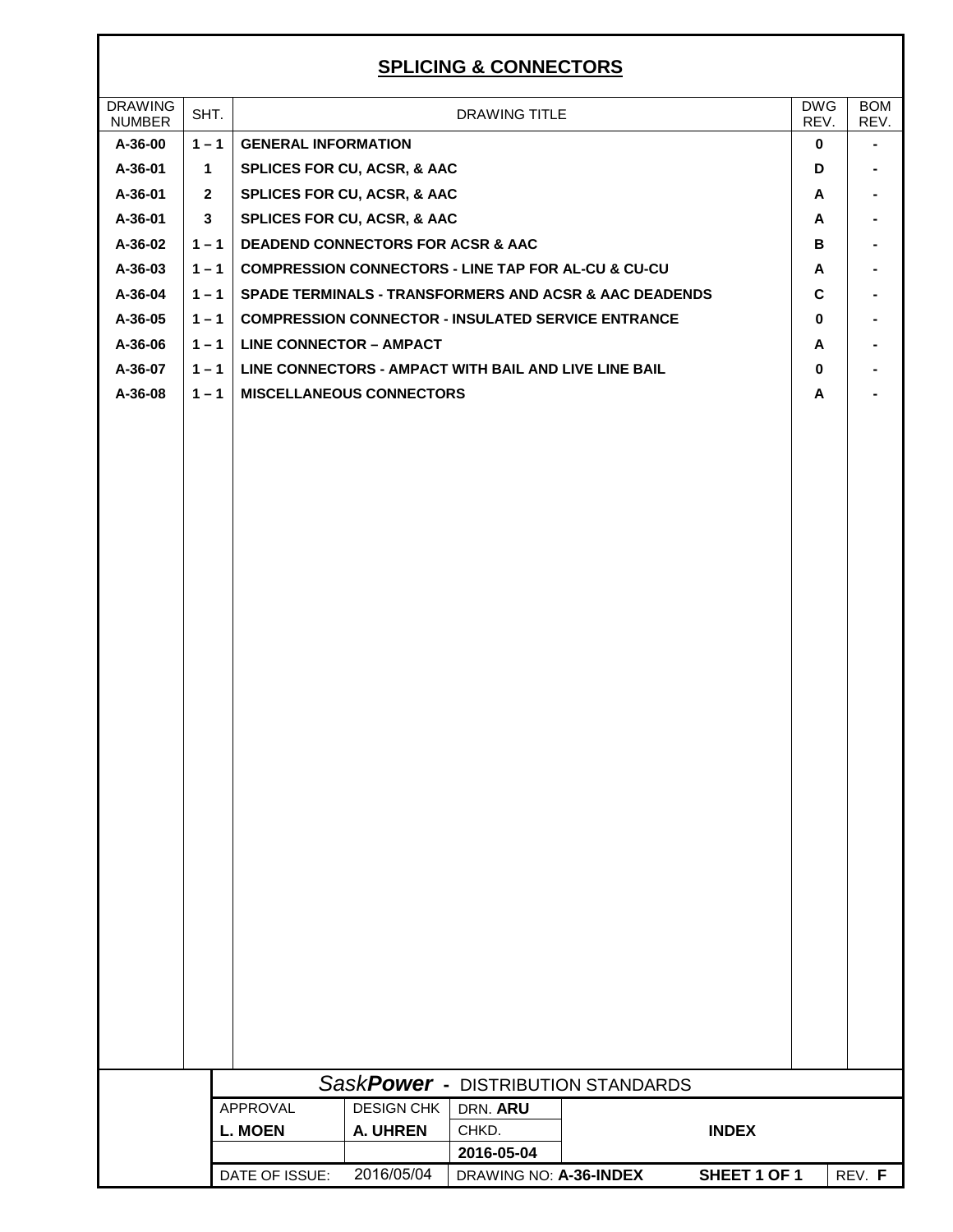#### SPLICING AND CONNECTORS

SPC/AUTODRAFT

- $1.$ DO NOT USE AUTOMATIC DEADEND OR SPLICE CONNECTORS ON SLACKSPAN CONDUCTORS. THERE IS NOT ENOUGH TENSION IN SLACKSPANS TO MAINTAIN THE CONNECTOR'S GRIP. USE COMPRESSION SPLICES ON SLACKSPAN.
- 2. DO NOT USE AUTOMATIC DEADENDS OR SPLICE CONNECTORS FOR COPPER CONDUCTORS.
- PREFORMED SPLICES AND REPAIR SLEEVES ARE NOT INCLUDED AT PRESENT. 3. THEY WILL BE ADDED AT A LATER DATE.
- 4. CRIMPING TOOLS AND THEIR DIES ARE AVAILABLE FROM THE APPARATUS REPAIR SHOP IN SASKATOON.
- $5.$ EVERY EFFORT IS MADE TO SHOW THE CORRECT DIE FOR COMPRESSION CONNECTORS ON THESE TABLES. BUT THE DIE NUMBER STAMPED ON THE CONNECTOR SHOULD BE CHECKED. MORE THAN ONE MANUFACTURER MAY BE APPROVED FOR A SPECIFIC STOCK CODE ITEM REQUIRING DIFFERENT DIES FOR EACH.
- $6.$ THE FOLLOWING GIVES THE INSTALLATION TORQUE REQUIREMENTS FOR BOLTED LINE HARDWARE (DRY BOLTS - STANDARD C83).

| NOMINAL THREAD DIAMETER (INCHES)  | 3/8 | $1/2$   5/8 | 3/4 |
|-----------------------------------|-----|-------------|-----|
| INSTALLATION TORQUE (FOOT-POUNDS) |     |             | 84  |

|                                       |              |              |                     | SASKATCHEWAN POWER CORP. - DISTRIBUTION ENGINEERING STANDARDS |      |
|---------------------------------------|--------------|--------------|---------------------|---------------------------------------------------------------|------|
| DK.<br>DRN.                           | IDESIGN CHK. | ISAFETY APP. | APPROVAL            |                                                               |      |
| <code>'CHKD.</code> $\mathcal{FTK}$ . |              |              |                     | GENERAL INFORMATION                                           |      |
| IDATE 86-10-07 IDATE                  |              | <b>DATE</b>  | <b>DATE</b>         |                                                               |      |
| $IDATE OF ISSUE 87-02-01$             |              |              | DRAWING NO. A-36-00 | SHEET 1 of 1                                                  | REV. |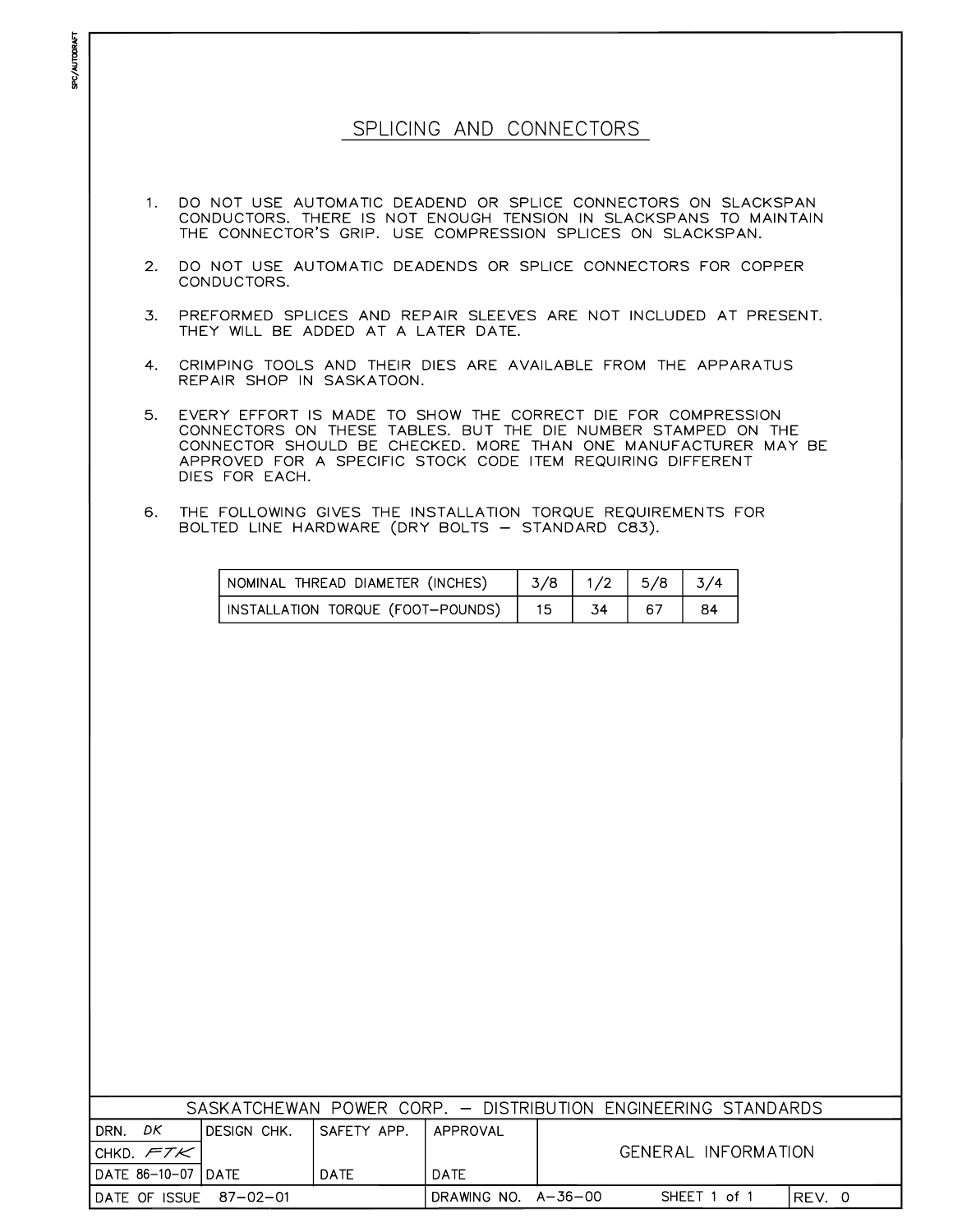#### SPLICES FOR COPPER

|                     | <b>SPLICE</b>       |                  | <b>TOOL &amp; DIE NO.</b> |
|---------------------|---------------------|------------------|---------------------------|
| <b>CONDUCTOR</b>    |                     | $MD-6$           | $Y-35$                    |
| #8 SOLID (M.H.D.)   | 26608               | W161             |                           |
| #8-7 STRAND         | 26609               | W161             |                           |
| #6 SOLID (M.H.D.)   | 2 66 06             | W161             | ۰                         |
| #4 SOLID (M.H.D.)   | 2 66 04             | W162             | U162                      |
| #4-3 STRAND         | 2 66 34 (OBSOLETED) | $\blacksquare$   | ۰                         |
| #4-7 STRAND         | 2 66 35             | W162             | U162                      |
| #2 SOLID (M.H.D.)   | 2 66 02             | W163             |                           |
| #2-3 STRAND         | 2 66 32             | W163             |                           |
| #2-7 STRAND         | 26670               | W163             |                           |
| #1 SOLID (M.H.D.)   | 26601               | W164             |                           |
| 1/0 SOLID (M.H.D.)  | 26671               | W <sub>165</sub> | U165                      |
| 1/0-7 STRAND        | 26671               | W <sub>165</sub> | U165                      |
| 1/0-19S TO #2 CU-7S | 2 66 82 (OBSOLETED) | W-BG             | U-BG                      |
| 2/0 SOLID (M.H.D.)  | 26620               | W166             | U166                      |
| 2/0-7 STRAND        | 26672               | W166             | U166                      |
| 3/0-7 STRAND        | 26673               |                  | U167                      |
| 4/0-19 STRAND       | 26675               |                  | U168                      |

#### SPLICES FOR COPPER CLAD

| <b>CONDUCTOR</b> | <b>SPLICE</b> | <b>TOOL &amp; DIE NO.</b> |                          |
|------------------|---------------|---------------------------|--------------------------|
|                  |               | MD-6                      | $Y-35$                   |
| #8A COPPERWELD   | 26781         | W <sub>162</sub>          | ۰                        |
| #6A COPPERWELD   | 26761         | W <sub>162</sub>          | $\overline{\phantom{a}}$ |
| #4A COPPERWELD   | 2 67 41       | W <sub>163</sub>          | $\overline{\phantom{a}}$ |

#### SPLICES FOR CCSR

| <b>CONDUCTOR</b> | SPLICE  | <b>TOOL &amp; DIE NO.</b> |                          |  |
|------------------|---------|---------------------------|--------------------------|--|
|                  |         |                           |                          |  |
| #4 CCSR          | 2 66 94 | F6 *                      | $\overline{\phantom{a}}$ |  |

NOTES:

\* NICOPRESS NO. 3 F6 GROOVE CRIMPING TOOL

|                 |                   | SaskPower - DISTRIBUTION STANDARDS |                                  |        |
|-----------------|-------------------|------------------------------------|----------------------------------|--------|
| APPROVAL        | <b>DESIGN CHK</b> | DRN. ARU                           |                                  |        |
| <b>M. ERETH</b> | A. UHREN          | CHKD.                              | <b>SPLICES FOR CU, ACSR, AAC</b> |        |
|                 |                   | 2013-08-16                         |                                  |        |
| DATE OF ISSUE:  | 2014/03/21        | DRAWING NO: A-36-01                | SHEET 1 of 3                     | REV. D |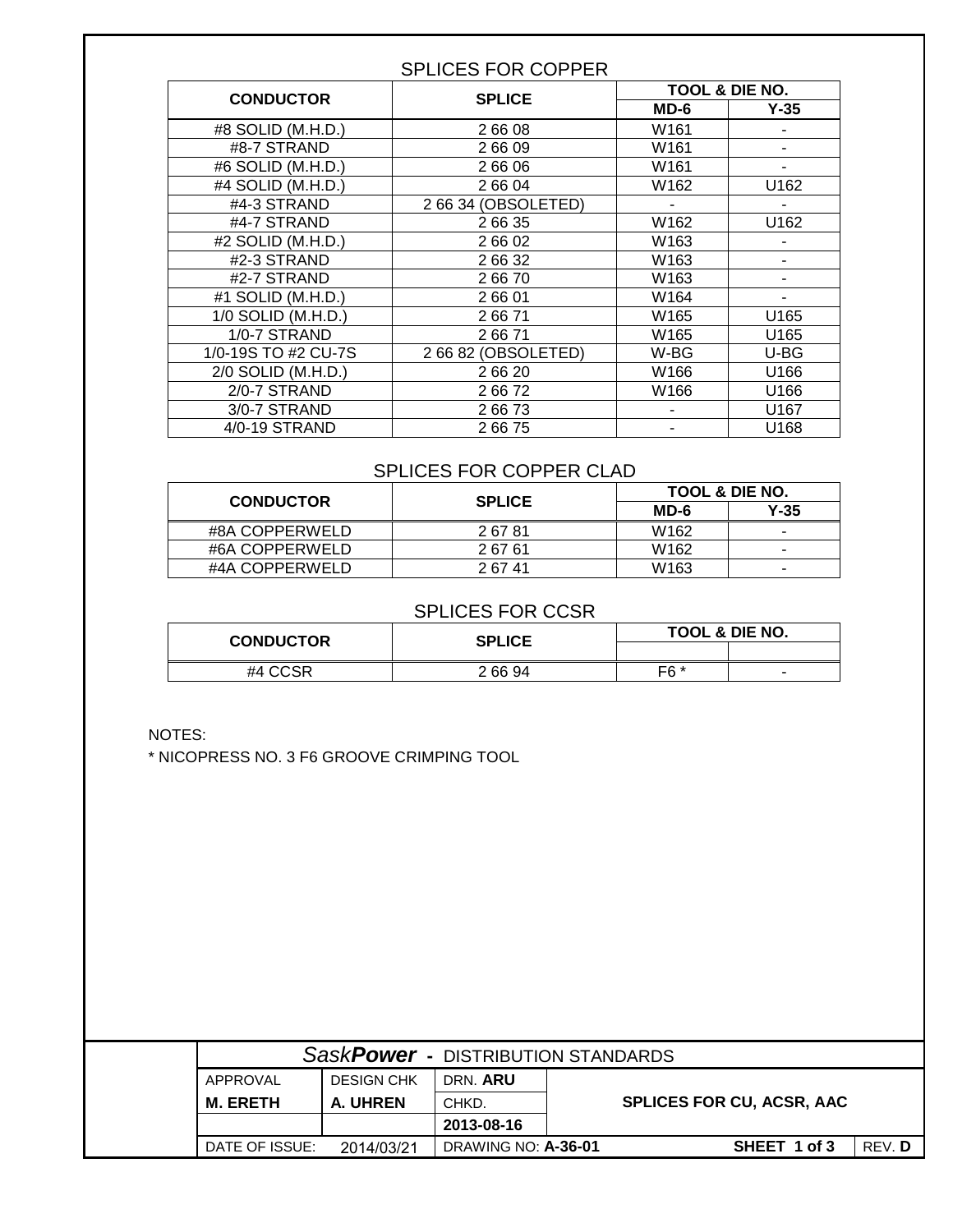|                     |               | <b>TOOL &amp; DIE NO.</b> |                |
|---------------------|---------------|---------------------------|----------------|
| <b>CONDUCTOR</b>    | <b>SPLICE</b> | $MD-6$                    | $Y-35$         |
| #6 ACSR S.B.        | 26727         | W <sub>165</sub>          |                |
| #6 ACSR             | 26727         | W165                      |                |
| #4 ACSR S.B.        | 26783         | W-BG/W243                 | U243           |
| #2 ACSR S.B. 200%   | 26790         | W249                      | U249           |
| #2 ACSR S.B. 100%   | 26302         | W-BG/W243                 | U243           |
|                     | 26302         | W-BG/W243                 | U243           |
| #2 ACSR             | OR 26202      | <b>AUTOMATIC</b>          |                |
| #1 ACSR             | NOT CODED     |                           | $\blacksquare$ |
| 1/0 ACSR S.B.       | 26310         | W-C/W660                  | U167           |
|                     | 26310         | W-C/W660                  | U167           |
| 1/0 ACSR            | OR 262 10     | <b>AUTOMATIC</b>          |                |
| 1/0 TO 2/0 ACSR     | 26212         | <b>AUTOMATIC</b>          |                |
| 2/0 ACSR            | NOT CODED     |                           |                |
|                     | 26320         |                           | U658           |
| 3/0 ACSR            | OR 262 30     | <b>AUTOMATIC</b>          |                |
| 3/0 TO 4/0 ACSR     | 2 62 35       | <b>AUTOMATIC</b>          |                |
| 4/0 ACSR            | 2 63 40       |                           | U654           |
|                     | OR 26240      | <b>AUTOMATIC</b>          |                |
| 203 KCMIL ACSR      |               | <b>STEEL</b>              | JDS-12 *       |
|                     | 26755         | ALUM                      | JDS-11 *       |
|                     |               | <b>STEEL</b>              | U250           |
| 266.8 KCMIL ACSR    | 26350         | <b>ALUM</b>               | U251           |
|                     | OR 26351      | $\blacksquare$            | 07CD **        |
|                     | 26370         | <b>STEEL</b>              | U252           |
| 336.4 KCMIL ACSR    |               | <b>ALUM</b>               | U316           |
|                     | OR 26246      | <b>AUTOMATIC</b>          |                |
|                     | 26282         | <b>AUTOMATIC</b>          |                |
| 477 KCMIL 18/1 ACSR | OR 26380      | <b>STEEL</b>              | U350           |
|                     |               | <b>ALUM</b>               | U261           |
|                     | OR 26381      | $\blacksquare$            | $10CD$ ***     |

NOTES:

\* ALCAN/CICAME J62A TOOL, REQUIRES MINIMUM 60 TON PRESSURE

\*\* FARGO TOOL

\*\*\* FARGO TOOL, REQUIRES MINIMUM 60 TON PRESSURE

AUTOMATIC UNITS ARE FOR FULL TENSION LINES ONLY

|                 | SaskPower - DISTRIBUTION STANDARDS |                     |                                  |        |
|-----------------|------------------------------------|---------------------|----------------------------------|--------|
| APPROVAL        | <b>DESIGN CHK</b>                  | DRN. ARU            |                                  |        |
| <b>M. ERETH</b> | A. UHREN                           | CHKD.               | <b>SPLICES FOR CU, ACSR, AAC</b> |        |
|                 |                                    | 2013-08-16          |                                  |        |
| DATE OF ISSUE:  | 2014/03/21                         | DRAWING NO: A-36-01 | SHEET 2 of 3                     | REV. A |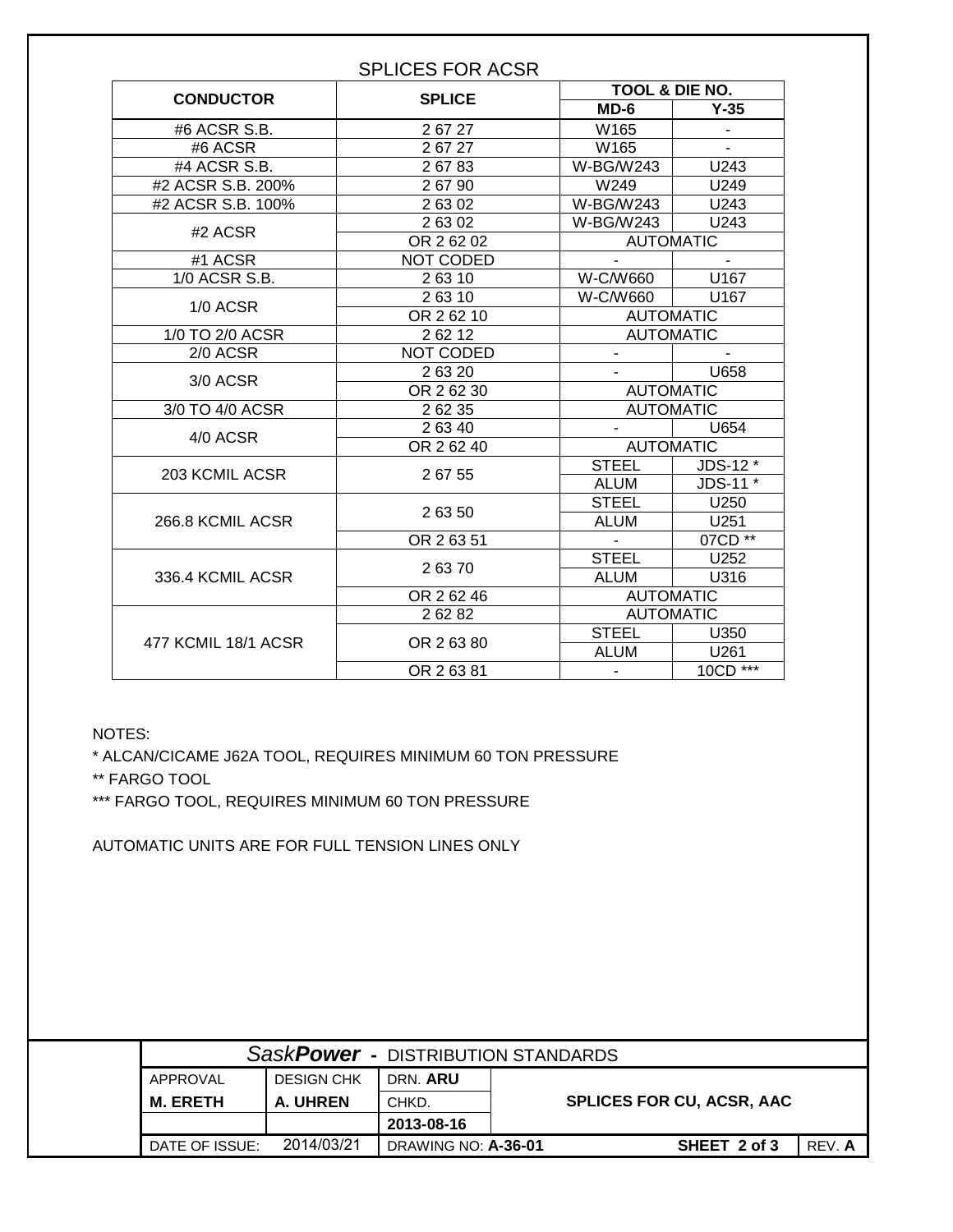#### SPLICES FOR AAC

| <b>CONDUCTOR</b> | <b>SPLICE</b> |                          | <b>TOOL &amp; DIE NO.</b> |
|------------------|---------------|--------------------------|---------------------------|
|                  |               | $MD-6$                   | $Y-35$                    |
| #4 SOL AAC       | 2 66 05       | W162                     | U162                      |
| #4 AAC           | 26743         | W162                     | U162                      |
| #2 AAC           | 26744         | W163                     |                           |
| $2/0$ AAC        | 26740         | W245                     | U245                      |
| 3/0 AAC          | 26758         | W247                     | U247                      |
| $4/0$ AAC        | NOT CODED     |                          |                           |
| 266.8 KCMIL AAC  | 26751         |                          | U251                      |
| 336.4 KCMIL AAC  | 26763         | $\overline{\phantom{a}}$ | U490                      |
|                  | OR 26246      |                          | <b>AUTOMATIC</b>          |
| 477 KCMIL AAC    | 26754         |                          | U317                      |

#### SPLICES FOR STEEL

| <b>CONDUCTOR</b> | <b>SPLICE</b>       | <b>TOOL &amp; DIE NO.</b> |                          |
|------------------|---------------------|---------------------------|--------------------------|
|                  |                     | $MD-6$                    | $Y-35$                   |
| #8 HICON         | 26708               | -                         | U246                     |
| #6 HICON         | 2 67 06 (OBSOLETED) | -                         | $\overline{\phantom{a}}$ |
|                  | OR 26206            |                           | <b>AUTOMATIC</b>         |
| 1/4" GUY STRAND  | 26713               |                           | J609                     |

|                                  | SaskPower - DISTRIBUTION STANDARDS |                   |                 |
|----------------------------------|------------------------------------|-------------------|-----------------|
|                                  | DRN. ARU                           | <b>DESIGN CHK</b> | APPROVAL        |
| <b>SPLICES FOR CU, ACSR, AAC</b> | CHKD.                              | A. UHREN          | <b>M. ERETH</b> |
|                                  | 2013-08-16                         |                   |                 |
| SHEET 3 of 3<br>REV. A           | <b>DRAWING NO: A-36-01</b>         | 2014/03/21        | DATE OF ISSUE:  |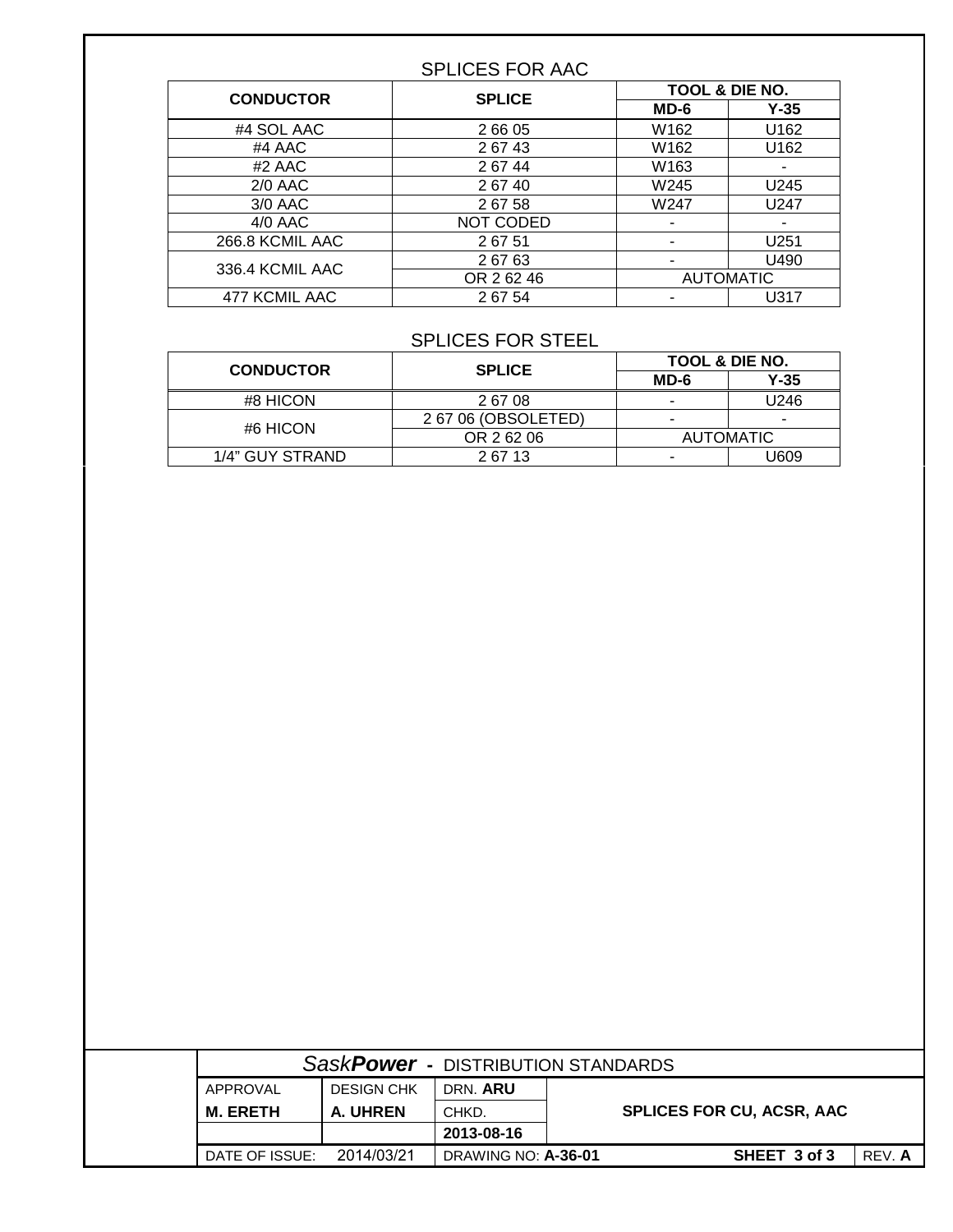| <b>CONDUCTOR</b>    | DEAD END CODE |                                             | TOOL & DIE NO.    |  |
|---------------------|---------------|---------------------------------------------|-------------------|--|
|                     |               | $MD-6$                                      | $Y - 35$          |  |
| #6 HI-CON STEEL     | 2 01 66       | <b>AUTOMATIC</b>                            |                   |  |
|                     | 2 65 06       | W246                                        | 246               |  |
| #6 ACSR & S.B.      | 5 12 70       | WEDGE, NOTE 3                               |                   |  |
|                     | 2 02 05       | <b>BOLTED</b>                               |                   |  |
|                     | 5 12 82       | PREFORMED, NOTES 3,4                        |                   |  |
| #2 ACSR & S.B.      | 2 01 72       | <b>AUTOMATIC</b>                            |                   |  |
|                     | 5 12 75       |                                             | PREFORMED, NOTE 3 |  |
| 1/0 ACSR & S.B.     | 5 13 10       | PREFORMED, NOTE 4                           |                   |  |
|                     | 2 01 75       | <b>AUTOMATIC</b>                            |                   |  |
|                     | 5 13 20       | PREFORMED, NOTE 4                           |                   |  |
| 3/0 ACSR            | 2 01 78       | <b>AUTOMATIC</b>                            |                   |  |
| 4/0 ACSR            | 2 02 04       | BOLTED, NOTE 4                              |                   |  |
|                     | 2 01 80       | <b>AUTOMATIC</b>                            |                   |  |
|                     | 2 64 55       | Y-35 TOOL                                   |                   |  |
| 266.8 kcmil ACSR    | 5 13 50       | B07-CD-12 DIE, NOTE 4 <br>PREFORMED, NOTE 4 |                   |  |
|                     | 2 02 18       |                                             | <b>BOLTED</b>     |  |
| 266.8 kcmil AL      | 5 13 50       | PREFORMED, NOTE 4                           |                   |  |
|                     | 2 02 18       |                                             | <b>BOLTED</b>     |  |
| 336.4 kcmil AL      | 5 13 70       | PREFORMED, NOTE 4                           |                   |  |
|                     | 2 64 75       | $Y - 35$ TOOL                               |                   |  |
| 477 kcmil 18/1 ACSR |               | U327                                        |                   |  |
|                     | 5 13 80       | PREFORMED, NOTE 4                           |                   |  |
|                     | 2 02 18       | <b>BOLTED</b>                               |                   |  |
| 477 kcmil AL        | 2 01 88       |                                             | <b>AUTOMATIC</b>  |  |
| 477 kcmil AL        | 2 02 18       |                                             | <b>BOLTED</b>     |  |

### DEADENDS

NOTE:

1. DO NOT USE AUTOMATIC DEADEND UNITS ON COPPER CONDUCTORS.

2. FOR SECONDARY NEUTRAL.

3. FOR SLACKSPAN DEADEND.

4. FARGO DIE B07-CD-12 IS STOCK CODE 50-156-007.

|                           |             |                     | <b>SaskPower</b> - DISTRIBUTION STANDARDS |
|---------------------------|-------------|---------------------|-------------------------------------------|
| IAPPROVAL                 | DESIGN CHK. | IDRN.<br>DK         | DEADEND CONNECTORS                        |
|                           |             | ICHKD, $FTK$        | <b>FOR</b>                                |
|                           |             |                     | ACSR & AAC                                |
| IDATE OF ISSUE 2010-04-21 |             | DRAWING NO. A-36-02 | SHEET 1 of 1<br>IREV. B                   |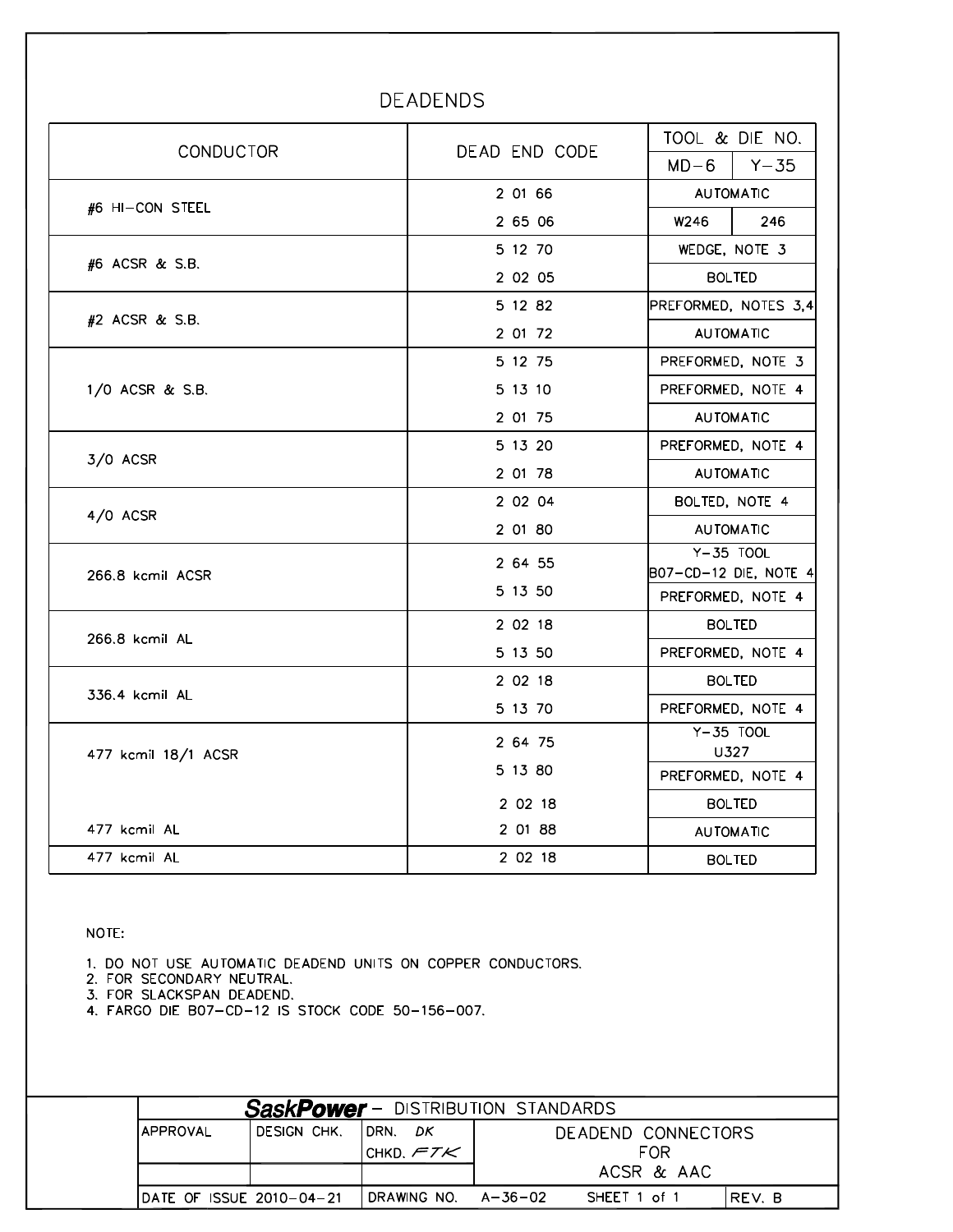|              | "A"<br><b>GROOVE</b>       |                 |                     | "B"<br><b>GROOVE</b> |                 | CONNECTOR     | ITOOL & DIE<br>NO. |
|--------------|----------------------------|-----------------|---------------------|----------------------|-----------------|---------------|--------------------|
| SOLID CU.    | <b>CUI</b><br>STR. AL<br>& | <b>ACSR</b>     | SOLID CU.           | & CU<br>STR. AL      | <b>ACSR</b>     |               |                    |
| #4,2         | #6,4,2                     | #6, 4, 2        | #14,12,10,8         | #14,12,10,8          | #14,12,10,8     | $5 - 09 - 00$ | $MD-6/BG$          |
| #6,4,2       | #6,4                       | #6,4            | #6,4,2              | #6,4                 | #6,4            | $5 - 09 - 26$ | $MD-6/WO$          |
| #1, 1/0, 2/0 | $\#4,2,1,1/0$              | #4,2,1,1/0      | $\#2,1,1/0$         | #6,4,2,1             | #6, 4, 2        | $5 - 09 - 27$ | $MD-6/WO$          |
| 2/0,3/0,4/0  | #1, 1/0, 2/0, 3/0          | #1, 1/0, 2/0    | 2/0,3/0             | #1, 1/0, 2/0         | #1, 1/0, 2/0    | $5 - 09 - 10$ | $MD-6/D3$          |
| 3/0,4/0      | 2/0,3/0                    | 1/0,2/0         | $\#6, 4, 2, 1, 1/0$ | #6,4,2,1             | #6, 4, 2        | $5 - 09 - 25$ | $MD-6/D3$          |
| 2/0,3/0      | 3/0,4/0                    | 3/0,4/0         | 2/0,3/0             | #1, 1/0, 2/0         | #1, 1/0, 2/0    | $5 - 09 - 15$ | $MD-6/D3$          |
| 2/0,3/0      | 4/0                        | 3/0,4/0         | #6,4,2,1,1/0        | #6, 4, 2, 1          | #6, 4, 2        | $5 - 09 - 23$ | $MD-6/D3$          |
|              | 3/0,4/0                    | 3/0,4/0         |                     | 3/0,4/0              | 3/0,4/0         | $5 - 09 - 29$ | $MD-6/D3$          |
| 350          | 350                        | 366,477         | #6,4,2              | #6,4                 | #6,4            | $5 - 09 - 40$ | Y35/N              |
| 500          | 500                        | 477,556         | #6, 4, 2            | #6,4                 | #6,4            | $5 - 09 - 44$ | Y35/N              |
| 350,500      | 4/0,350,500                | 4/0,266,336,477 | 350,500             | 4/0,350,500          | 4/0,266,336,477 | $5 - 09 - 48$ | Y35/N              |

# FOR COMBINATIONS OF ACSR, AL, & CU.

### FOR COPPER-COPPER

| COPPER CONDUCTOR                         | CONNECTOR     | TOOL & DIE NO. |                |
|------------------------------------------|---------------|----------------|----------------|
|                                          |               | $MD-6$         | Y-35           |
| $\#8$ STR. & SOL. - $\#10,8$ STR. & SOL. | $5 - 12 - 03$ | W 162          |                |
| $#6,4$ STR. & SOL. $ #8$ STR. & SOL.     | $5 - 12 - 04$ | <b>BG</b>      | <b>BG</b>      |
| $#6,4$ STR. & SOL. $ #6$ STR. & SOL.     | $5 - 12 - 05$ | BG.            | BG.            |
| $#4$ STR. & SOL. $ #6,4$ STR. & SOL.     | $5 - 12 - 06$ | BG.            | BG.            |
| #2 STR. & SOL. $-$ #8,6,4 STR. & SOL.    | $5 - 12 - 08$ | WC.            | C              |
| $#2$ STR. & SOL. $ #6$ STR. & SOL.       | $5 - 12 - 07$ | WC.            | C              |
| $#2$ STR. & SOL. $ #2$ STR. & SOL.       | $5 - 12 - 01$ | WC.            | C              |
| 1/0, 2/0 STR. $-$ #4 STR. & SOL.         | $5 - 12 - 09$ |                | E/0            |
| 1/0, 2/0 STR. $-$ #2 STR. & SOL.         | $5 - 12 - 25$ |                | 0              |
| $1/0$ , $2/0$ STR. $-1/0$ , $2/0$ STR.   | $5 - 12 - 10$ |                | $\Omega$       |
| $3/0$ , $4/0$ STR. - $#4,2$ STR. & SOL.  | $5 - 12 - 02$ |                | D <sub>3</sub> |
| $3/0$ , $4/0$ STR. - $3/0$ , $4/0$ STR.  | $5 - 12 - 28$ |                | D3             |

|                    | <b>SaskPower</b> - DISTRIBUTION ENGINEERING STANDARDS |              |                      |                                  |  |
|--------------------|-------------------------------------------------------|--------------|----------------------|----------------------------------|--|
| I DRN.<br>DΚ       | IDESIGN CHK.                                          | ISAFETY APP. | I APPROVAL           | COMPRESSION CONNECTORS           |  |
| I CHKD.            |                                                       |              |                      | LINE TAP FOR                     |  |
| DATE 92-06-26 DATE |                                                       | <b>DATE</b>  | <b>DATE</b>          | $\mathsf{Al}$ $-$ CU & CU $-$ CU |  |
| IDATE OF ISSUE     |                                                       |              | DRAWING NO. A-36-03! | SHEET 1 of 1<br>IREV. A          |  |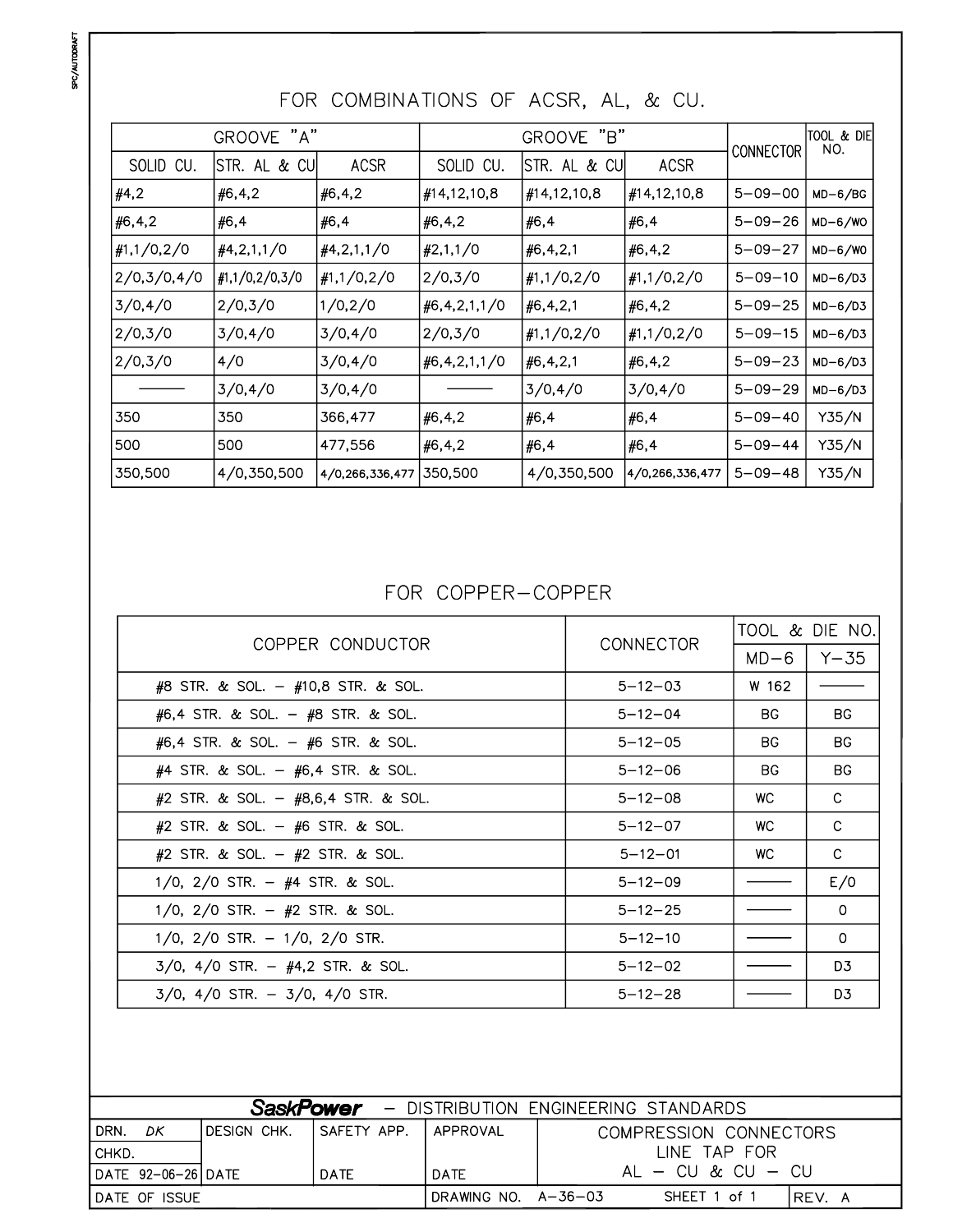### TRANSFORMER SPADE TERMINALS FOR AL AND CU

|                  |                       | <b>TOOL AND DIE NO.</b>  |                     |  |
|------------------|-----------------------|--------------------------|---------------------|--|
| <b>CONDUCTOR</b> | <b>SPADE TERMINAL</b> | $MD-6$                   | $Y-35$              |  |
| #4 STR. OR SOLID | 2 65 94               | <b>WBG/W243</b>          | <b>UBG/U243</b>     |  |
| #2 STR. OR SOLID | 2 65 83               | <b>WBG/W243</b>          | <b>UBG/U243</b>     |  |
| 1/0 STR. OR S.B. | 2 65 84               | <b>WBG/W243</b>          | <b>UBG/U243</b>     |  |
| 2/0 STR.         | 2 65 85               | W249                     | U249                |  |
| 3/0 STR.         | 2 65 86               | W249                     | U249                |  |
| 4/0 STR.         | 26587                 | W249                     | U249                |  |
| 350 KCMIL        | 26589                 | $\overline{\phantom{a}}$ | U299 (U31ART)       |  |
| 500 KCMIL        | 26591                 |                          | <b>U300 (U34ART</b> |  |

#### JUMPER SPADE TERMINALS FOR ACSR & AAC

|                         |                       | <b>TOOL AND DIE NO.</b> |        |
|-------------------------|-----------------------|-------------------------|--------|
| <b>CONDUCTOR</b>        | <b>SPADE TERMINAL</b> | $MD-6$                  | $Y-35$ |
| 1/0 ACSR 'RAVEN'        | 264 11                | W243                    | U243   |
| 3/0 ACSR 'PIGEON'       | 2 64 31               | W247                    | U247   |
| 4/0 ACSR 'PENGUIN'      | 2 64 42               | W249                    | U249   |
| 266.8 KCMIL ACSR        |                       |                         |        |
| 'PARTRIDGE'             | 2 64 51               |                         | U251   |
| 266.8 KCMIL AAC 'DAISY' | 2 64 51               |                         | U251   |
| 336.4 KCMIL AAC 'TULIP' | 2 64 72               |                         | U321   |
| 477 KCMIL 18/1 ACSR     |                       |                         |        |
| 'PELICAN'               | 2 64 76               |                         | U327   |
| 477 KCMIL ACSR 'HAWK'   | 26481                 |                         | U261   |
| 477 KCMIL AAC           |                       |                         |        |
| 'COSMOS'                | 2 64 52               | ۰                       | U317   |

NOTE:

1. DO NOT USE TRANSFORMER SPADES ON OVERHEAD DEADENDS. SPADES IN CODE 265XX ARE MADE OF A DIFFERENT ALLOY AND HAVE SHORTER CRIMP BARRELS THAN 264XX.

| SaskPower - DISTRIBUTION STANDARDS |                |                   |                     |                                       |                                |        |
|------------------------------------|----------------|-------------------|---------------------|---------------------------------------|--------------------------------|--------|
|                                    | APPROVAL       | <b>DESIGN CHK</b> | DRN. ARU            | <b>SPADE TERMINALS – TRANSFORMERS</b> |                                |        |
|                                    | L. MOEN        | A. UHREN          | CHKD.               |                                       | <b>AND</b>                     |        |
|                                    |                |                   | 2016-02-29          |                                       | <b>ACSR &amp; AAC DEADENDS</b> |        |
|                                    | DATE OF ISSUE: | 2016/05/04        | DRAWING NO: A-36-04 |                                       | SHEET 1 of 1                   | REV. C |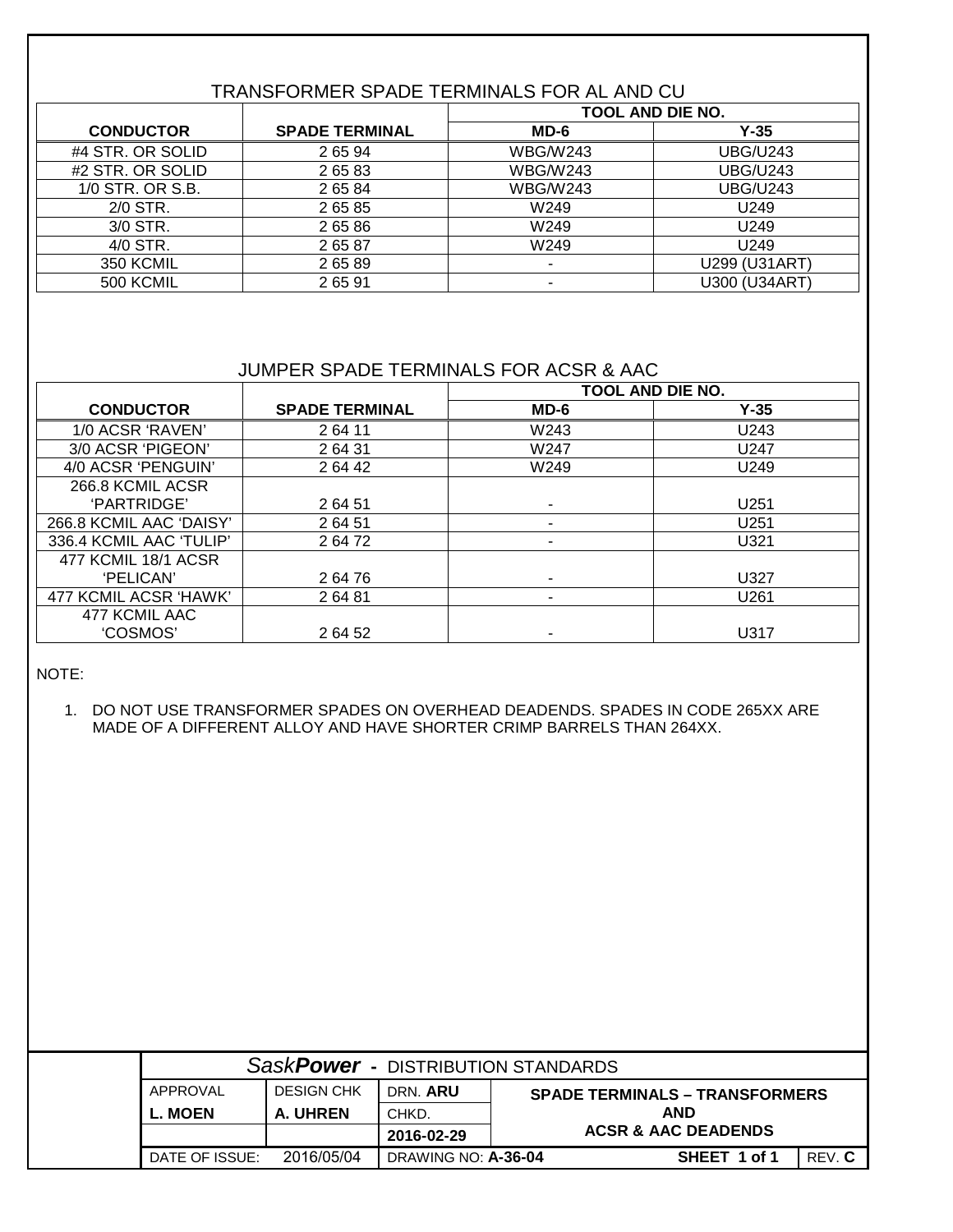SPC/AUTODRAFT

| <b>DESCRIPTION</b>    | CONNECTOR CODE | <b>DESCRIPTION</b> | CONNECTOR CODE |
|-----------------------|----------------|--------------------|----------------|
| ORANGE TO BROWN       | $5 - 11 - 08$  | RED TO ORANGE      | $5 - 11 - 18$  |
| <b>GREEN TO GREEN</b> | $5 - 11 - 10$  | RED TO RED         | $5 - 11 - 19$  |
| BLUE TO GREEN         | $5 - 11 - 11$  | YELLOW TO BLUE     | $5 - 11 - 20$  |
| BLUE TO BLUE          | $5 - 11 - 12$  | YELLOW TO ORANGE   | $5 - 11 - 21$  |
| ORANGE TO GREEN       | $5 - 11 - 13$  | YELLOW TO RED      | $5 - 11 - 22$  |
| ORANGE TO BLUE        | $5 - 11 - 14$  | YELLOW TO YELLOW   | $5 - 11 - 23$  |
| ORANGE TO ORANGE      | $5 - 11 - 15$  | BLACK TO YELLOW    | $5 - 11 - 24$  |
| TO GREEN<br>RFD.      | $5 - 11 - 16$  | BLACK TO BLACK     | $5 - 11 - 25$  |
| RED TO BLUE           | $5 - 11 - 17$  |                    |                |

| COLOR CODE   | <b>DESCRIPTION</b>                                                                             |  |  |  |
|--------------|------------------------------------------------------------------------------------------------|--|--|--|
| <b>BROWN</b> | #10 SOL & STR CU, $#8$ SOL CU.                                                                 |  |  |  |
| <b>GREEN</b> | #8 S.B. ACSR, #8 SOL & STR CU, #8 SOL & STR AL.                                                |  |  |  |
| <b>BLUE</b>  | #6 S.B. ACSR, #6 SOL & STR CU, #6 SOL & STR AL.                                                |  |  |  |
| ORANGE       | #4 S.B. ACSR, #4 SOL & STR AL, #4 S.B. AL, #2 SOL AL, #4 SOL & STR CU, #2 SOL CU.              |  |  |  |
| RED.         | $\#4-200\%$ S.B. ACSR, $\#2$ ACSR, $\#2$ S.B. ACSR, $\#2$ STR AL, $\#4$ S.B. AL, $\#2$ STR CU. |  |  |  |
| YELLOW       | #2-200% S.B. ACSR, 1/0-100% S.B. ACSR, 1/0 STR & S.B. AL, 1/0 STR CU.                          |  |  |  |
| <b>BLACK</b> | 3/0 S.B. ACSR, 3/0 STR AL, 3/0 STR CU, 4/0 S.B. ACSR, 4/0 S.B. CU.                             |  |  |  |

NOTES:

1. THESE ARE NOT TO BE USED ON PRIMARY VOLTAGES.<br>2. THESE CONNECTORS ARE COMMONLY REFERRED TO AS "INSULINKS".

| SASKATCHEWAN POWER CORP. - DISTRIBUTION ENGINEERING STANDARDS |              |               |                                   |  |                            |         |  |
|---------------------------------------------------------------|--------------|---------------|-----------------------------------|--|----------------------------|---------|--|
| DΚ<br><b>DRN</b><br>ICHKD. $\epsilon$ 7 $\kappa$ I            | IDESIGN CHK. | I SAFETY APP. | APPROVAL<br>COMPRESSION CONNECTOR |  |                            |         |  |
| DATE 86-09-30 DATE                                            |              | <b>DATE</b>   | DATE                              |  | INSULATED SERVICE ENTRANCE |         |  |
| IDATE OF ISSUE 87-02-01                                       |              |               | DRAWING NO. $A-36-05$             |  | SHEET 1 of 1               | IREV. 0 |  |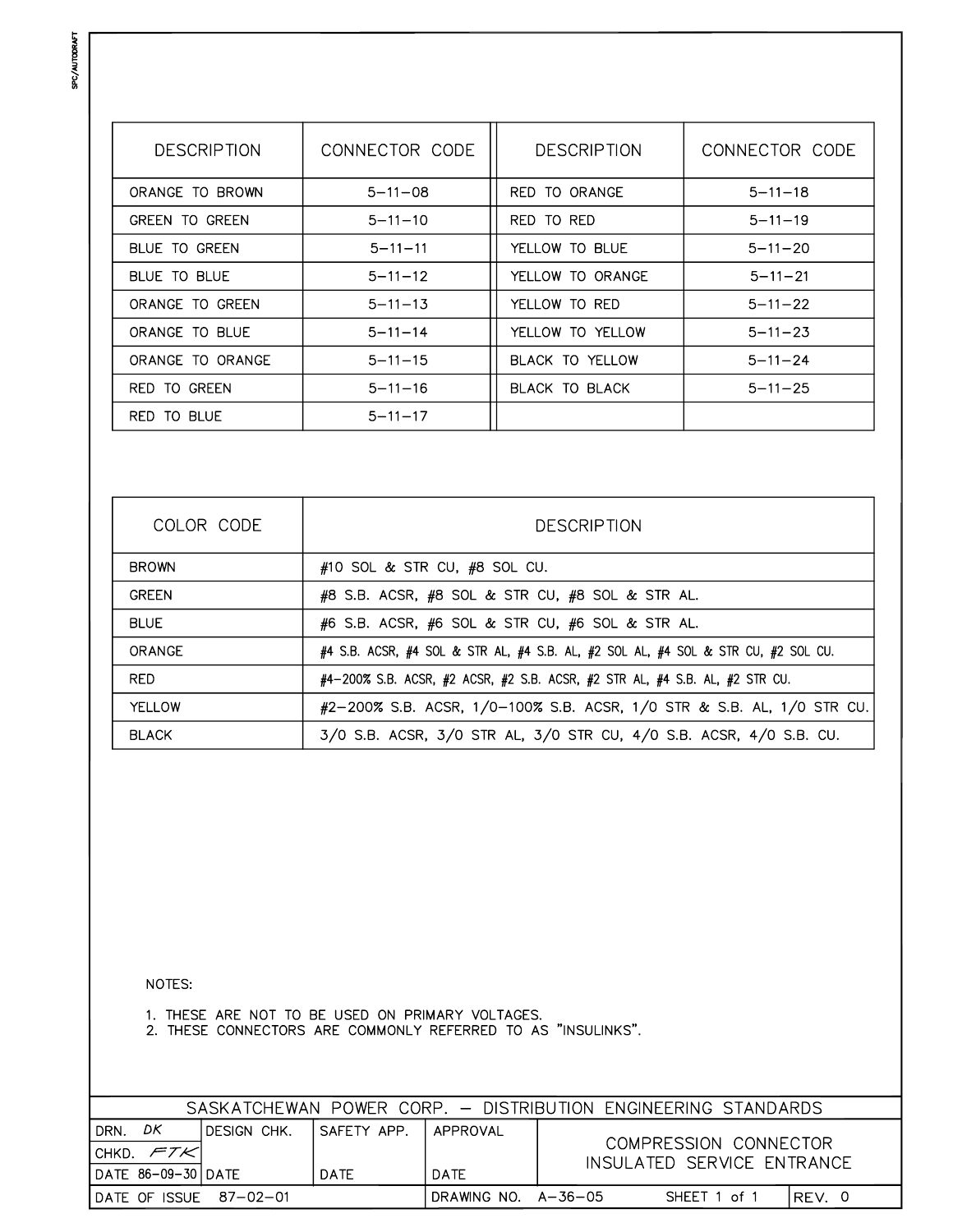| <b>RUN</b>           | <b>TAP</b>                           | CONNECTOR<br>CODE | CARTRIDGE<br>COLOR | CARTRIDGE<br>CODE |
|----------------------|--------------------------------------|-------------------|--------------------|-------------------|
| 3/0 ACSR, AL, CU     | 3/0 ACSR, AL, CU                     | $2 - 06 - 59$     | <b>BLUE</b>        | $2 - 06 - 91$     |
| 4/0 ACSR, AL, CU     | 4/0 ACSR, AL, CU                     | $2 - 06 - 66$     | <b>BLUE</b>        | $2 - 06 - 91$     |
| 266.8 kcmil ACSR, AL | 6 ACSR, AL, CU                       | $2 - 06 - 21$     | BLUE               | $2 - 06 - 91$     |
| 266.8 kcmil ACSR, AL | 4 ACSR, AL, CU                       | $2 - 06 - 22$     | <b>BLUE</b>        | $2 - 06 - 91$     |
| 266.8 kcmil ACSR, AL | 2 ACSR, AL, CU                       | $2 - 06 - 23$     | <b>BLUE</b>        | 2-06-91           |
| 266.8 kcmil ACSR, AL | 1/0 ACSR, AL, CU                     | $2 - 06 - 24$     | <b>BLUE</b>        | 2-06-91           |
| 266.8 kcmil ACSR, AL | 2/0 ACSR, AL, CU                     | $2 - 06 - 25$     | <b>BLUE</b>        | $2 - 06 - 91$     |
| 266.8 kcmil ACSR, AL | 3/0 ACSR, AL, CU                     | $2 - 06 - 26$     | <b>BLUE</b>        | $2 - 06 - 91$     |
| 266.8 kcmil ACSR, AL | 4/0 ACSR, AL, CU                     | $2 - 06 - 27$     | <b>BLUE</b>        | $2 - 06 - 91$     |
| 266.8 kcmil ACSR, AL | 266.8 kcmil ACSR, AL, CU             | $2 - 06 - 29$     | <b>BLUE</b>        | $2 - 06 - 91$     |
| 336.4 kcmil ACSR, AL | 6 ACSR, AL, CU                       | $2 - 06 - 14$     | YELLOW             | $2 - 06 - 94$     |
| 336.4 kcmil ACSR, AL | 4 ACSR, AL, CU                       | 2-06-13           | YELLOW             | $2 - 06 - 94$     |
| 336.4 kcmil ACSR, AL | 2 ACSR, AL, CU                       | $2 - 06 - 00$     | YELLOW             | $2 - 06 - 94$     |
| 336.4 kcmil ACSR, AL | 1/0 ACSR, AL, CU                     | $2 - 06 - 01$     | YELLOW             | $2 - 06 - 94$     |
| 336.4 kcmil ACSR, AL | 2/0 ACSR, AL, CU                     | $2 - 06 - 02$     | YELLOW             | $2 - 06 - 94$     |
| 336.4 kcmil ACSR, AL | 3/0 ACSR, AL, CU                     | $2 - 06 - 03$     | YELLOW             | $2 - 06 - 94$     |
| 336.4 kcmil ACSR, AL | 4/0 ACSR, AL, CU                     | $2 - 06 - 04$     | YELLOW             | $2 - 06 - 94$     |
| 336.4 kcmil ACSR, AL | 266.8 kcmil ACSR, AL, & 300 kcmil CU | $2 - 06 - 06$     | YELLOW             | 2-06-94           |
| 336.4 kcmil ACSR, AL | 336.4 kcmil ACSR, AL, & 350 kcmil CU | $2 - 06 - 07$     | YELLOW             | $2 - 06 - 94$     |
| 477 kcmil ACSR, AL   | 2 ACSR, AL, CU                       | $2 - 06 - 38$     | YELLOW             | $2 - 06 - 94$     |
| 477 kcmil ACSR, AL   | 1/0 ACSR, AL, CU                     | $2 - 06 - 37$     | YELLOW             | $2 - 06 - 94$     |
| 477 kcmil ACSR, AL   | 3/0 ACSR, AL, CU                     | $2 - 06 - 35$     | YELLOW             | $2 - 06 - 94$     |
| 477 kcmil ACSR, AL   | 4/0 ACSR, AL, CU & 250 kcmil AL, CU  | $2 - 06 - 34$     | YELLOW             | $2 - 06 - 94$     |
| 477 kcmil ACSR, AL   | 266.8 kcmil ACSR, AL & 300 kcmil CU  | $2 - 06 - 33$     | YELLOW             | $2 - 06 - 94$     |
| 477 kcmil ACSR, AL   | 336.4 kcmil ACSR, AL & 350 kcmil CU  | $2 - 06 - 32$     | YELLOW             | $2 - 06 - 94$     |
| 477 kcmil ACSR, AL   | 477 kcmil ACSR, AL & 500 kcmil CU    | $2 - 06 - 30$     | <b>YELLOW</b>      | $2 - 06 - 94$     |

### AMPACT CONNECTOR

#### NOTE:

1. USE RED CARTRIDGES FOR REMOVING CONNECTORS INSTALLED WITH A BLUE CARTRIDGE.

2. USE BLUE CARTRIDGES FOR REMOVING CONNECTORS INSTALLED WITH A YELLOW CARTRIDGE.

|                            |              | Sask <b>Power</b> |                     |  | - DISTRIBUTION STANDARDS |  |
|----------------------------|--------------|-------------------|---------------------|--|--------------------------|--|
| DK<br>DRN.<br> CHKD. $FTK$ | IDESIGN CHK. | I SAFETY APP.     | APPROVAL            |  | LINE CONNECTOR<br>AMPACT |  |
| DATE 91-03-20 DATE         |              | <b>DATE</b>       | DATE                |  |                          |  |
| <b>IDATE OF ISSUE</b>      |              |                   | DRAWING NO. A-36-06 |  | SHEET 1 of 1<br>REV. A   |  |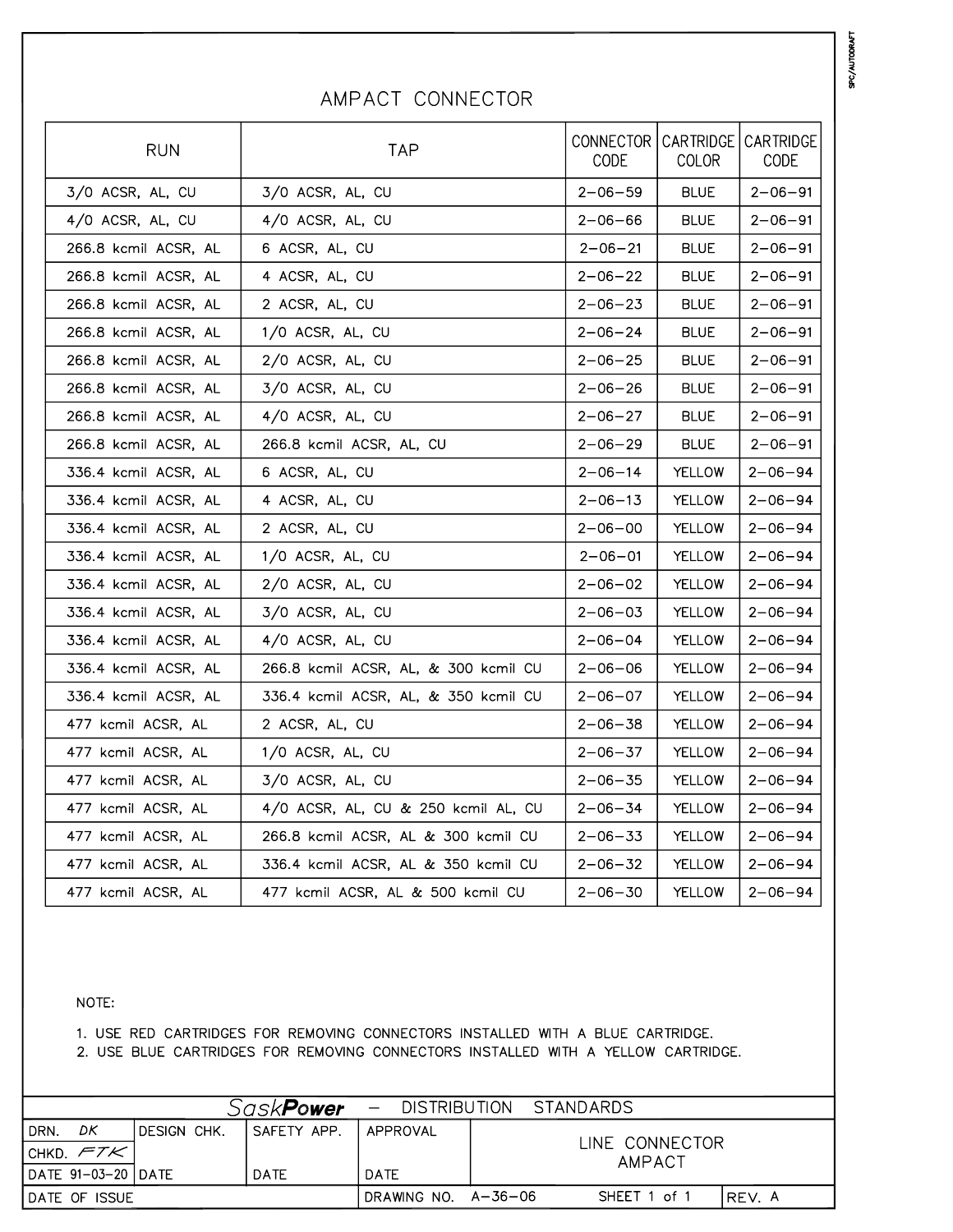## AMPACT CONNECTOR COMPLETE WITH BAIL

| <b>RUN</b>              | <b>BAIL</b>              | <b>CONNECTOR</b> | CARTRIDGE<br>COLOR |  |
|-------------------------|--------------------------|------------------|--------------------|--|
| $#1$ TO 2/0 ACSR, AL    | $2 - 05 - 20$<br>STR. #2 |                  | <b>BLUE</b>        |  |
| $3/0$ TO $4/0$ ACSR, AL | STR. #2                  | $2 - 05 - 21$    | <b>BLUE</b>        |  |
| 266.8 kcmil ACSR, AL    | STR. 1/0                 | $2 - 05 - 22$    | <b>BLUE</b>        |  |
| 477 kcmil ACSR, AL      | STR. 1/0                 | $2 - 05 - 24$    | YFI I OW           |  |

### LIVE LINE BAIL CONNECTOR

| <b>RUN</b>            | BAIL            | CONNECTOR     |  |  |
|-----------------------|-----------------|---------------|--|--|
| #6 TO 1/0 ACSR, AL    | #2 SOLID COPPER | $2 - 02 - 82$ |  |  |
| 1/0 TO 397.5 ACSR, AL | #2 SOLID COPPER | $2 - 02 - 83$ |  |  |

### AMPACT CONNECTOR COVER

| SIZE.                   | COVER         |
|-------------------------|---------------|
| $MFDIUM - FOR BI UF$    | $2 - 06 - 97$ |
| $I$ ARGF $-$ FOR YFILOW | $2 - 06 - 98$ |

| SASKATCHEWAN POWER CORP. - DISTRIBUTION ENGINEERING STANDARDS                  |             |              |             |                      |  |  |  |
|--------------------------------------------------------------------------------|-------------|--------------|-------------|----------------------|--|--|--|
| DK.<br>DRN.                                                                    | DESIGN CHK. | ISAFETY APP. | I APPROVAL  | LINE CONNECTORS      |  |  |  |
| I CHKD. $\mathcal{FTK}$ I                                                      |             |              |             | AMPACT WITH BAIL AND |  |  |  |
| IDATE 86-09-30 DATE                                                            |             | DATE         | <b>DATE</b> | LIVE LINE BAIL       |  |  |  |
| DRAWING NO. $A - 36 - 07$<br>IDATE OF ISSUE 87-02-01<br>SHEET 1 of 1<br>REV. 0 |             |              |             |                      |  |  |  |

SPC/AUTODRAFT